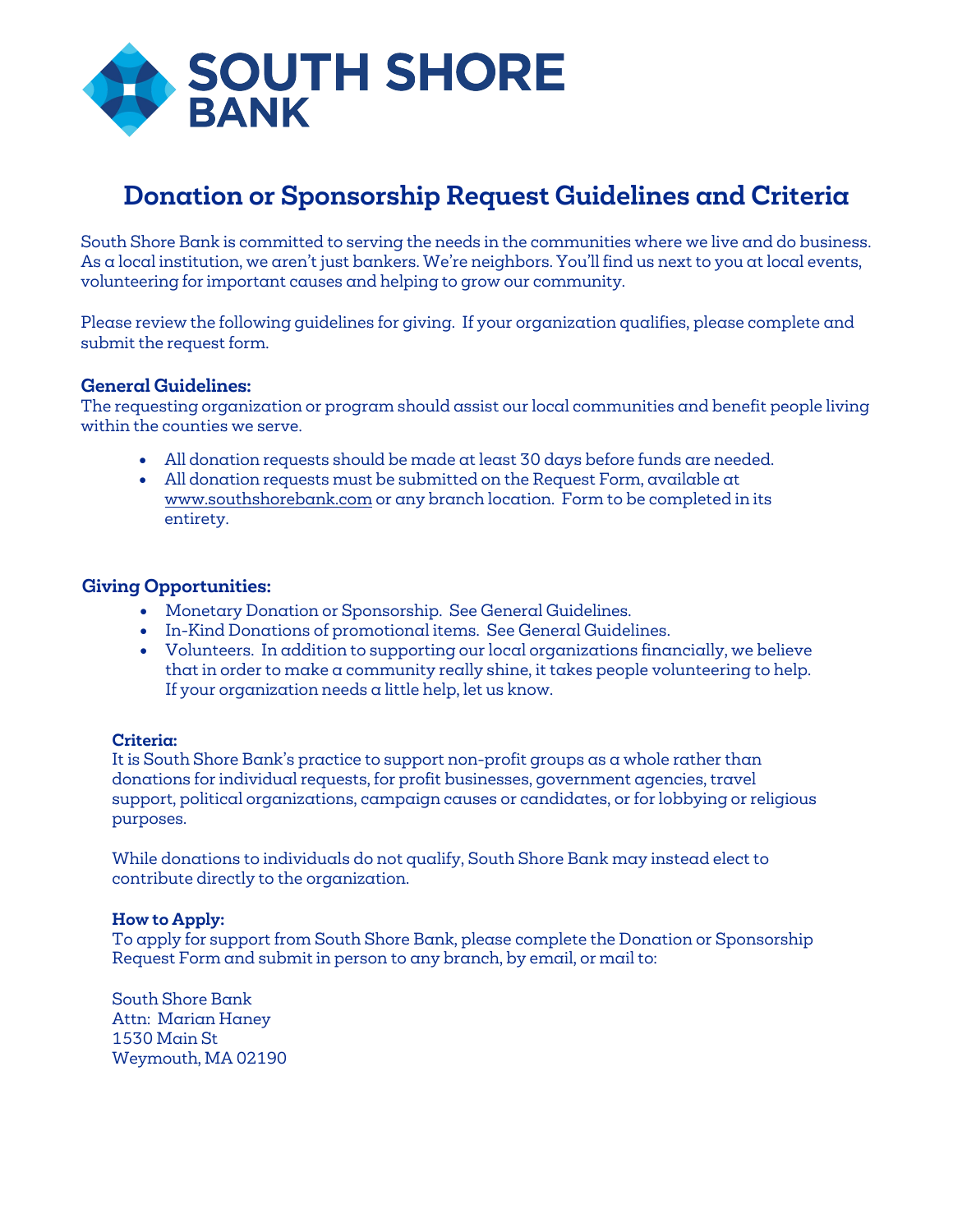

# Donation or Sponsorship Request Form

## **CONTACT INFORMATION**

| Organization / Event name                                                    |              | Date of application                       |                                   |
|------------------------------------------------------------------------------|--------------|-------------------------------------------|-----------------------------------|
| *Please provide a copy of your W-9 with this application.<br>Federal Tax ID# |              |                                           | 501(c) Organization?<br>Yes<br>No |
| Primary contact                                                              | Phone number | Email address                             |                                   |
| Mailing address                                                              | City         | State                                     | Zip                               |
| Street address                                                               | City         | State                                     | Zip                               |
| Organization website                                                         | Facebook URL | Link to Mission Statement (if applicable) |                                   |

#### **REQUEST INFORMATION**

Amount or item requested

| Event date, time and location (if applicable) |  |  |  |  |
|-----------------------------------------------|--|--|--|--|
|-----------------------------------------------|--|--|--|--|

Preferred SSB location to pick up items (if applicable)

Will the donation primarily benefit low to moderate income (LMI) individuals/families as defined by the Department of Housing and Urban Development? Yes in No If yes, attach supporting documentation which may include the following:

- Copy of mission statement
- Data showing percentage of LMI families served
- Signed letter from organization stating that LMI families are primary individuals served

#### **DOES THE PRIMARY PURPOSE OF THE DONATION/SPONSORSHIP MEET ONE OF THE FOLLOWING CRITERIA?**  (Please check all areas that apply)

Community Service, include description below:

Affordable Housing

Promote Economic Development\*

\*supports permanent job creation, retention and/or improvement for persons who are currently low to moderate income.

**Submit form to: South Shore Bank Attn: Marian Haney 1530 Main St Weymouth, MA 02190**